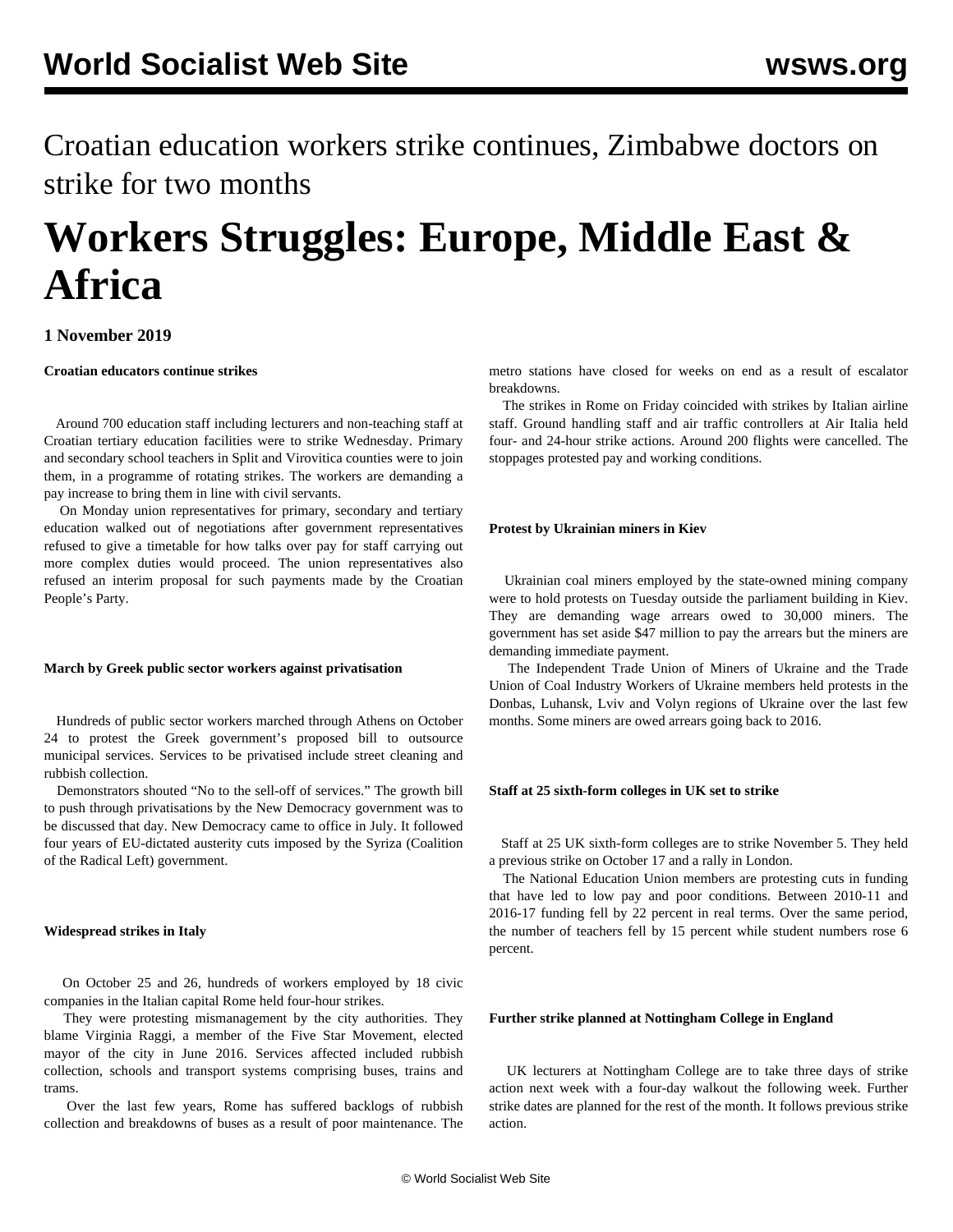After merging New College Nottingham and Central College

Nottingham, the college management sought to impose new contracts. Those refusing to sign were threatened with dismissal. Under the new contracts staff could end up £1,000 a year worse off, have their holiday entitlement cut and face a more intense workload. The University and College Union (UCU) accuses the college management of reneging on a promise to limit teaching hours to 24 hours a week.

 College staff at Nottingham, along with other college lecturers, have seen their pay eroded, not having had a pay rise since 2010. They voted to hold a further 15 days of strikes throughout November.

 Strike ballots are underway at the UK's 147 universities involving 120,000 lecturers. More than half the UK's lecturers are on short-term contracts. In 2018, the UCU sold out the lecturers' dispute and accepted an inferior pension.

#### **Further strike by UK library and museum staff in Bradford**

 UK library and museum staff working for Labour-controlled Bradford council are to hold a further stoppage next week. They plan to walk out for three days from Tuesday. The Unite union members work at 14 library and museum sites across the Bradford metropolitan area. A further fourday strike is planned from November 18 and a five-day strike beginning December 2.

 The workers held a two-day strike beginning October 21. They also held a demonstration in the city centre, carrying a coffin effigy bearing the slogan "No cuts to culture."

 The Unite regional organiser said he was realistic about job losses and would accept voluntary redundancies.

 Bradford council workers face a 65 percent budget cut over two years to 2020 amounting to £760,000, threatening the existence of prestigious sites such as Bradford Industrial Museum, Cartwright Hall Gallery and the Bolling Hall Museum. The ancient Bolling Hall building is registered in the Domesday Book.

 While the Labour Party-run council is slashing spending on culture, it is spending £1.4 million on its application to be considered the City of Culture.

#### **Library staff in south east London enter fifth month of strike**

 Around 50 UK library workers at Bromley council in southeast London have been on strike since June 6. The Unite union members are protesting staff levels and conditions.

 The workers are employed by Greenwich Leisure Limited (GLL), a social enterprise company. The library service was put into the hands of GLL by the Tory-controlled Bromley council.

### **Three-day strike by Irish road safety monitoring workers**

 Workers employed by the Irish speed camera van operator GoSafe began a three-day strike Saturday. They were protesting the imposition of a new rota for workers.

 The strikers are also demanding the company recognises their union, the Services Industrial Professional and Technical Union (SIPTU). The strike

coincided with a three-day public holiday weekend. On Sunday, SIPTU organiser Brendan Carr called on the Irish government's Transport Minister Shane Ross to intervene to resolve the dispute. SIPTU has said it may call an indefinite strike if the company does not respond to the workers' demands.

#### **Strike by staff at Israeli embassies**

 Diplomatic and military attaché staff at almost 70 Israeli embassies and more than 20 consulates around the world began strike action on Wednesday. It led to the closure of the embassies and consulates.

 They are in a long-running dispute about expenses paid to diplomatic staff. The Ministry of Finance is imposing cuts in expenses and is seeking to backdate the cuts, meaning embassy staff paying back thousands of dollars.

#### **Strike by Algerian judiciary**

| Judges and prosecutors in Algeria began an open-ended strike on             |  |  |  |  |
|-----------------------------------------------------------------------------|--|--|--|--|
| Sunday. They are protesting a reshuffle of posts, which will affect half of |  |  |  |  |
| the 6,000 judiciary personnel.                                              |  |  |  |  |

 The country is in the midst of anti-government protests leading up to the planned elections in December to replace the highly discredited longstanding President Abdelaziz Bouteflika. Bouteflika was forced to stand down in April after he planned to run for a fifth term.

 The strike is having an impact on court hearings as 96 percent of the judiciary have supported the action. Magistrates play an important role in overseeing elections. The judiciary see the planned reshuffle as an encroachment on their prerogative.

#### **Zimbabwe doctors' two-month stoppage continues**

 Zimbabwe's doctors are continuing their stoppage, now two months long, in the face of the government's refusal to pay the public sector in US dollars.

 Inflation is running at around 500 percent and the prices of basics like cooking oil, sugar and maize are rising at least once a week. The Apex Council revealed that 230,000 public sector workers cannot afford to travel to work.

 The finance ministry said it would go bankrupt if it paid wages in US dollars. The exchange rate is 15 Zimbabwe dollars to one US dollar, which would mean that instead of a salary equivalent to US \$67, doctors would be paid US \$475 a month.

 The Zimbabwe Nurses' Association agreed a deal with the government to accept a 60 percent pay increase, promises of promotions, a pension fund for nurses working in mission hospitals, and houses and car loans from the government.

 President Emerson Mnangawa is privatising the public sector under an IMF-dictated programme including thousands of redundancies.

 Nearly a million Zimbabweans, 11 percent more than last year, depend on food aid.